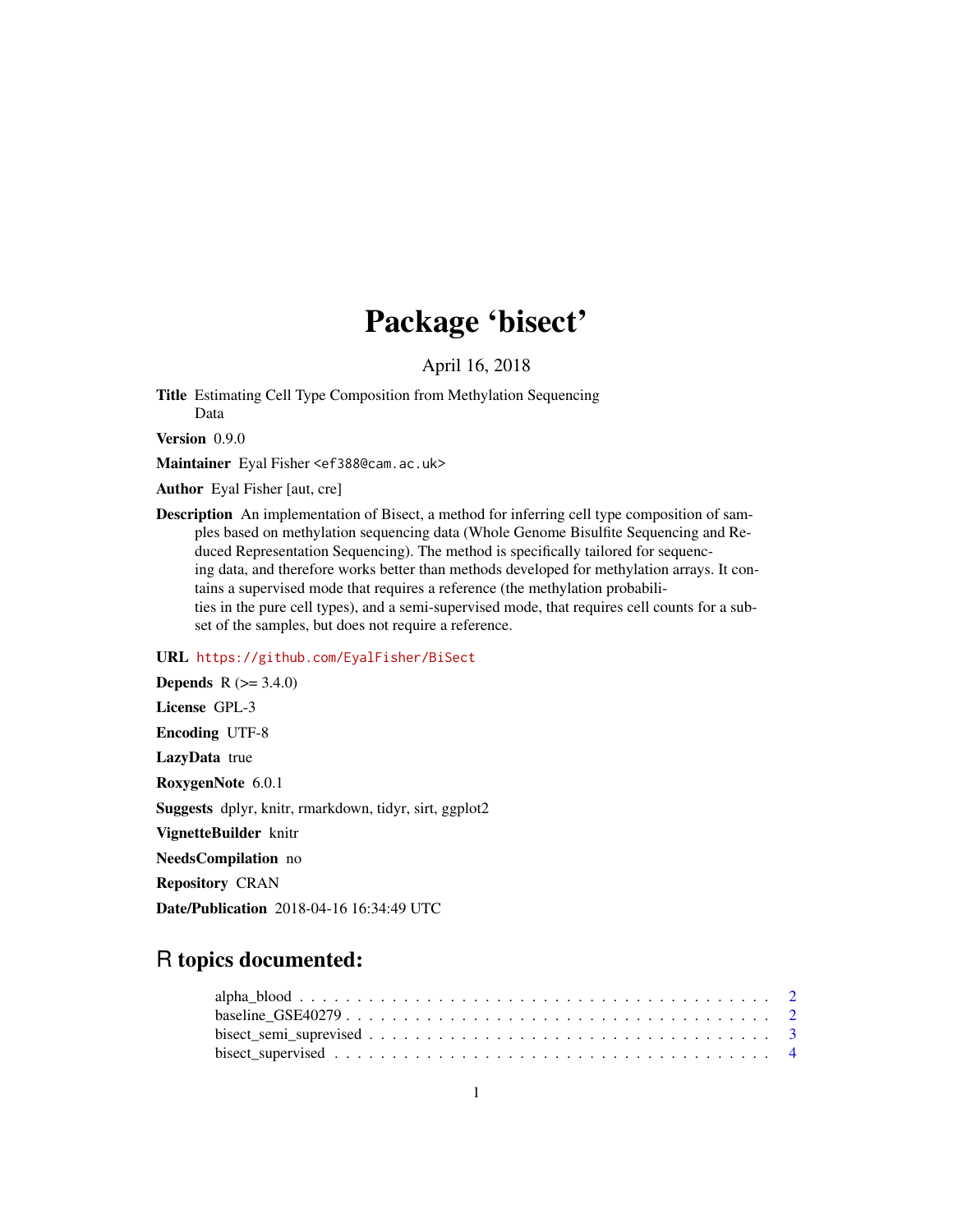<span id="page-1-0"></span>

| Index |  |
|-------|--|
|       |  |
|       |  |

| alpha_blood | Recommended values for a Dirichlet prior on cell composition in           |
|-------------|---------------------------------------------------------------------------|
|             | blood samples. Estimated by fitting Dirichlet distribution to cell counts |
|             | data.                                                                     |

#### Description

Recommended values for a Dirichlet prior on cell composition in blood samples. Estimated by fitting Dirichlet distribution to cell counts data.

#### Usage

alpha\_blood

## Format

A vector of length 6

| baseline_GSE40279 | Cell composition for 650 individuals from GSE40279. Estimated by |  |
|-------------------|------------------------------------------------------------------|--|
|                   | running an array method on the original (array) data.            |  |

### Description

Cell composition for 650 individuals from GSE40279. Estimated by running an array method on the original (array) data.

#### Usage

baseline\_GSE40279

#### Format

A data frame with 650 rows and 6 variables

#### Source

<https://www.ncbi.nlm.nih.gov/geo/query/acc.cgi?acc=GSE40279>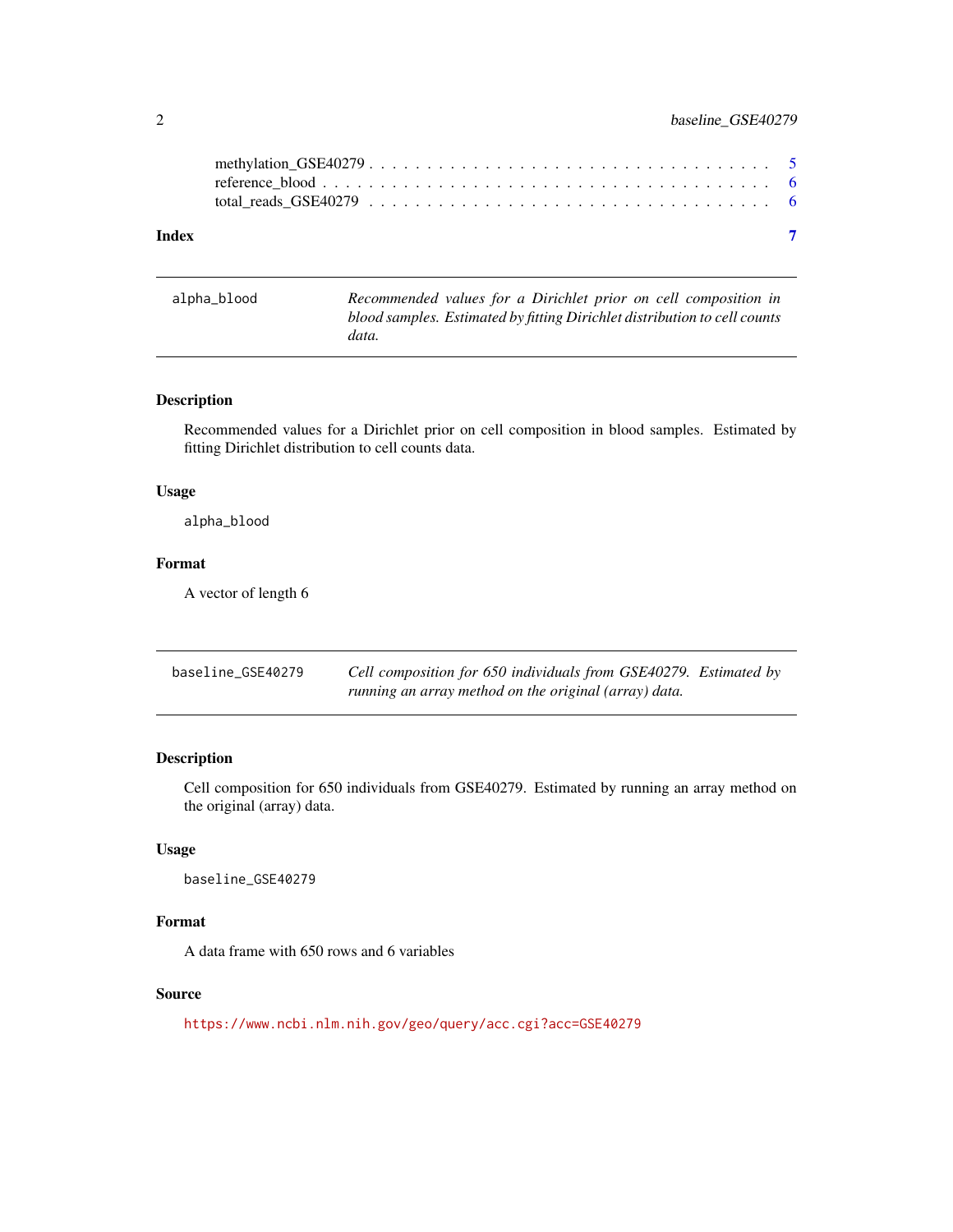<span id="page-2-0"></span>bisect\_semi\_suprevised

*Add together two numbers.*

#### Description

Add together two numbers.

#### Usage

```
bisect_semi_suprevised(methylation_unkown_samples, total_reads_unknown_samples,
 methylation_known_samples, total_reads_known_samples,
 cell_composition_known_samples, alpha = NA, iterations = 200)
```
#### Arguments

methylation\_unkown\_samples

a matrix of individuals (rows) on sites (columns), containing the number of methylated reads for each site, in each individual for the samples with unknown cell composition.

total\_reads\_unknown\_samples

a matrix of individuals (rows) on sites (columns), containing the total number of reads for each site, in each individual for the samples with unknown cell composition.

methylation\_known\_samples

a matrix of individuals (rows) on sites (columns), containing the number of methylated reads for each site, in each individual for the samples with known cell composition.

total\_reads\_known\_samples

a matrix of individuals (rows) on sites (columns), containing the total number of reads for each site, in each individual for the samples with known cell composition.

cell\_composition\_known\_samples

a matrix of individuals (rows) on cell types (columns), containing the proportion of each cell type, in each known sample.

- alpha a vector containing the hyper-parameters for the dirichelt prior. One value for each cell type. If NA, it is initiallized to 1/(number of cell types).
- iterations the number of iterations to use in the EM algorithm.

#### Value

A list containing P, a matrix of estimated cell proportions for the unknown samples, and Pi, an estimated reference (the probability of methylation in each cell type).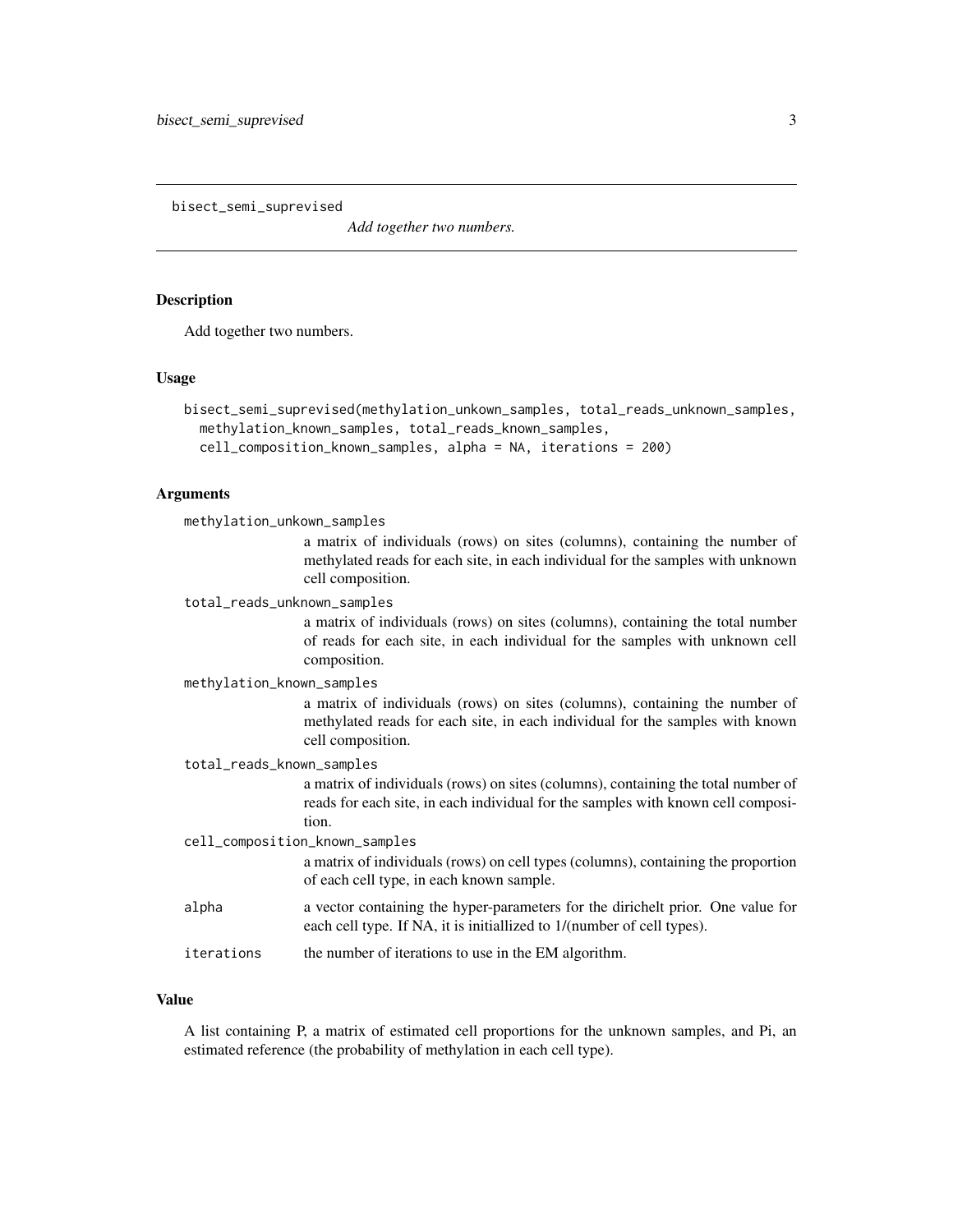#### Examples

```
## Randomly choose samples to be used as known
n_known_samples <- 50
known_samples_indices <- sample.int(nrow(baseline_GSE40279), size = n_known_samples)
known_samples <- as.matrix(baseline_GSE40279[known_samples_indices, ])
## Fit a dirichlet distribution to known samples to use as prior
fit_dirichlet <- sirt::dirichlet.mle(as.matrix(known_samples))
alpha <- fit_dirichlet$alpha
## Prepare the 4 needed matrices
methylation_known <- methylation_GSE40279[known_samples_indices, ]
methylation_unknown <-methylation_GSE40279[-known_samples_indices, ]
total_known <- total_reads_GSE40279[known_samples_indices, ]
total_unknown <- total_reads_GSE40279[-known_samples_indices, ]
## Run Bisect. You should use around 200 iterations. I choose than to accelarate the example.
results <- bisect_semi_suprevised(methylation_unknown, total_unknown,
                                  methylation_known, total_known,
```
known\_samples, alpha, iterations = 10)

bisect\_supervised *Add together two numbers.*

#### Description

Add together two numbers.

#### Usage

```
bisect_supervised(methylation, total_reads, reference, alpha = NA,
  iterations = 200)
```
#### Arguments

| methylation | a matrix of individuals (rows) on sites (columns), containing the number of<br>methylated reads for each site, in each individual.                        |
|-------------|-----------------------------------------------------------------------------------------------------------------------------------------------------------|
| total_reads | a matrix of individuals (rows) on sites (columns), containing the total number of<br>reads for each site, in each individual.                             |
| reference   | a matrix of sites (rows) on cell types (columns), containing the probability for<br>methylation in each site, in each cell type.                          |
| alpha       | a vector containing the hyper-parameters for the dirichelt prior. One value for<br>each cell type. If NA, it is initiallized to 1/(number of cell types). |
| iterations  | the number of iterations to use in the EM algorithm.                                                                                                      |

<span id="page-3-0"></span>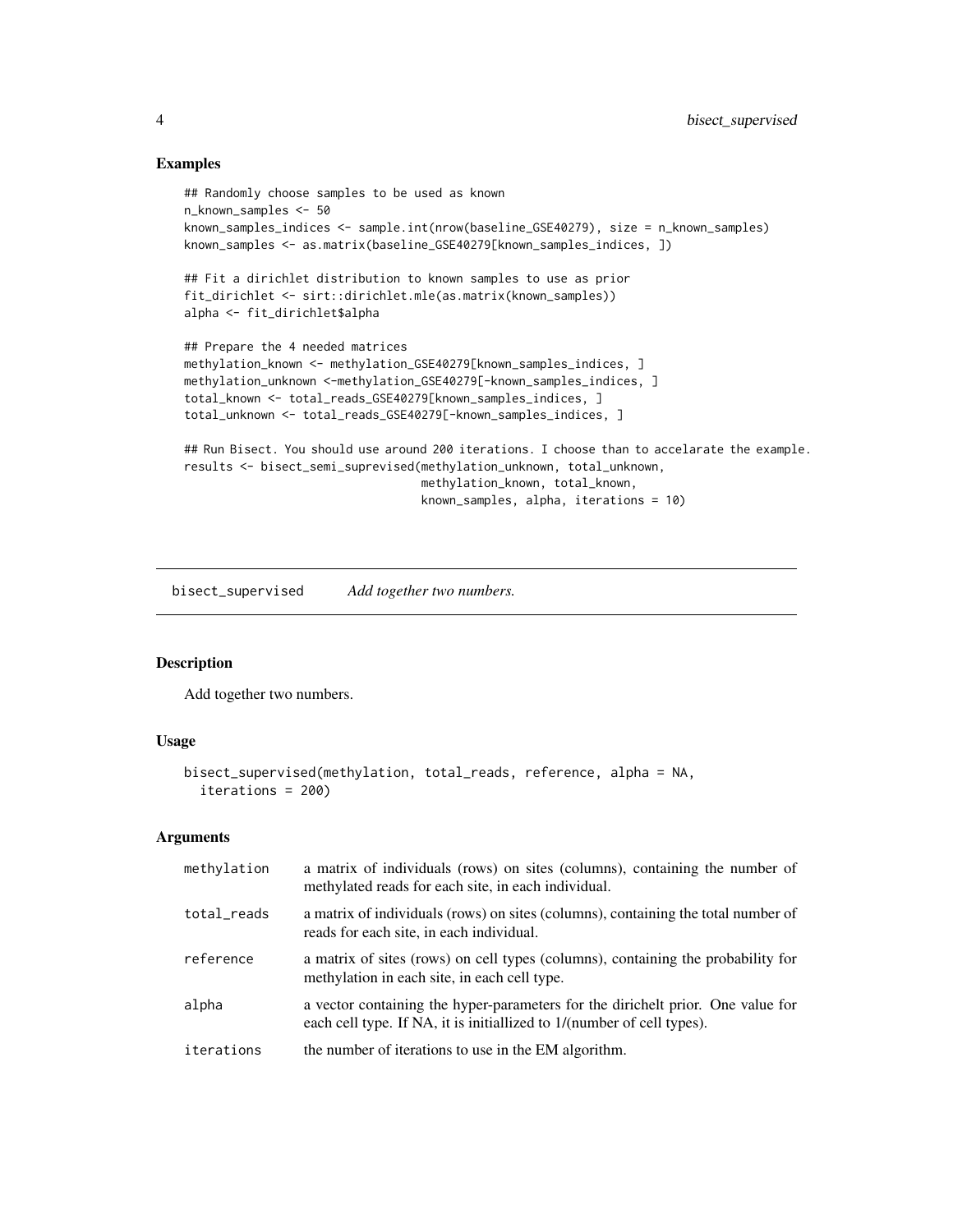#### <span id="page-4-0"></span>Value

A matrix of individuals (rows) on cell types (columns) containing the estimated proportion of each cell type, in each individual.

#### Examples

```
## Prepare the methylation and total reads matrices
methylation <- as.matrix(methylation_GSE40279)
total_reads <- as.matrix(total_reads_GSE40279)
## Remove the IDs column from the reference
Pi <- as.matrix(reference_blood[,-1])
```
## Run Bisect. You should use around 200 iterations. I choose than to accelarate the example. results <- bisect\_supervised(methylation, total\_reads, Pi, alpha\_blood, iterations = 10)

methylation\_GSE40279 *Simulated amount of methylated reads for 650 individuals from GSE40279. The data was sub-sampled to simulate a 30X coverage. Only 241 sites that are known to differ substaintally between cell types are recorded.*

#### Description

Simulated amount of methylated reads for 650 individuals from GSE40279. The data was subsampled to simulate a 30X coverage. Only 241 sites that are known to differ substaintally between cell types are recorded.

#### Usage

methylation\_GSE40279

#### Format

A data frame with 650 rows and 241 variables

#### Source

<https://www.ncbi.nlm.nih.gov/geo/query/acc.cgi?acc=GSE40279>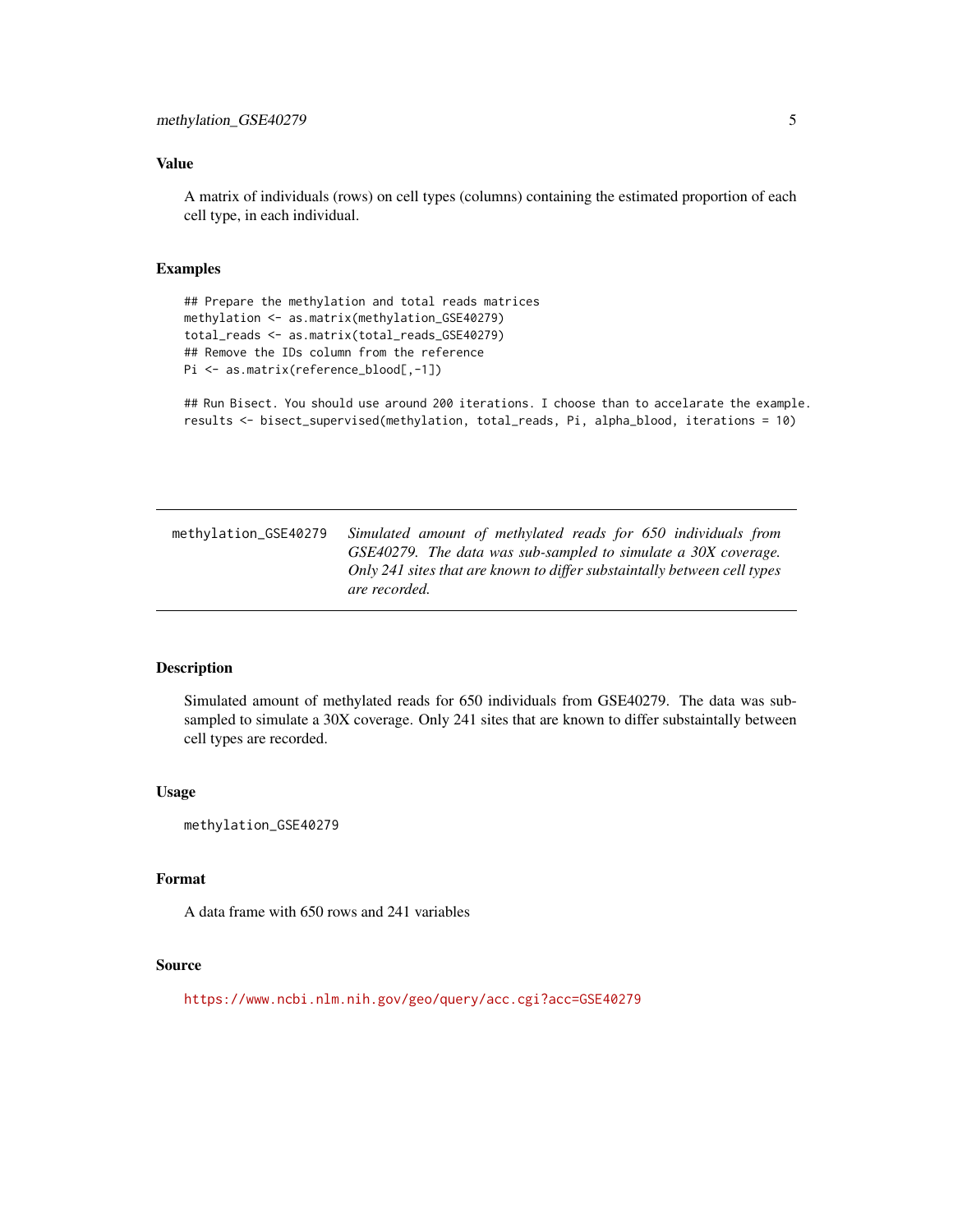<span id="page-5-0"></span>

#### Description

A reference containing methylation proportions for pure cell types in the 241 chosen sites.

#### Usage

reference\_blood

#### Format

A data frame with 241 rows and 7 variables

#### Source

```
https://bmcbioinformatics.biomedcentral.com/articles/10.1186/s12859-016-0943-7
```

| total reads GSE40279 | Simulated amount of total reads reads for 650 individuals from           |
|----------------------|--------------------------------------------------------------------------|
|                      | GSE40279. The data was sub-sampled to simulate a 30X coverage.           |
|                      | Only 241 sites that are known to differ substaintally between cell types |
|                      | are recorded.                                                            |

#### Description

Simulated amount of total reads reads for 650 individuals from GSE40279. The data was subsampled to simulate a 30X coverage. Only 241 sites that are known to differ substaintally between cell types are recorded.

#### Usage

total\_reads\_GSE40279

#### Format

A data frame with 650 rows and 241 variables

#### Source

<https://www.ncbi.nlm.nih.gov/geo/query/acc.cgi?acc=GSE40279>